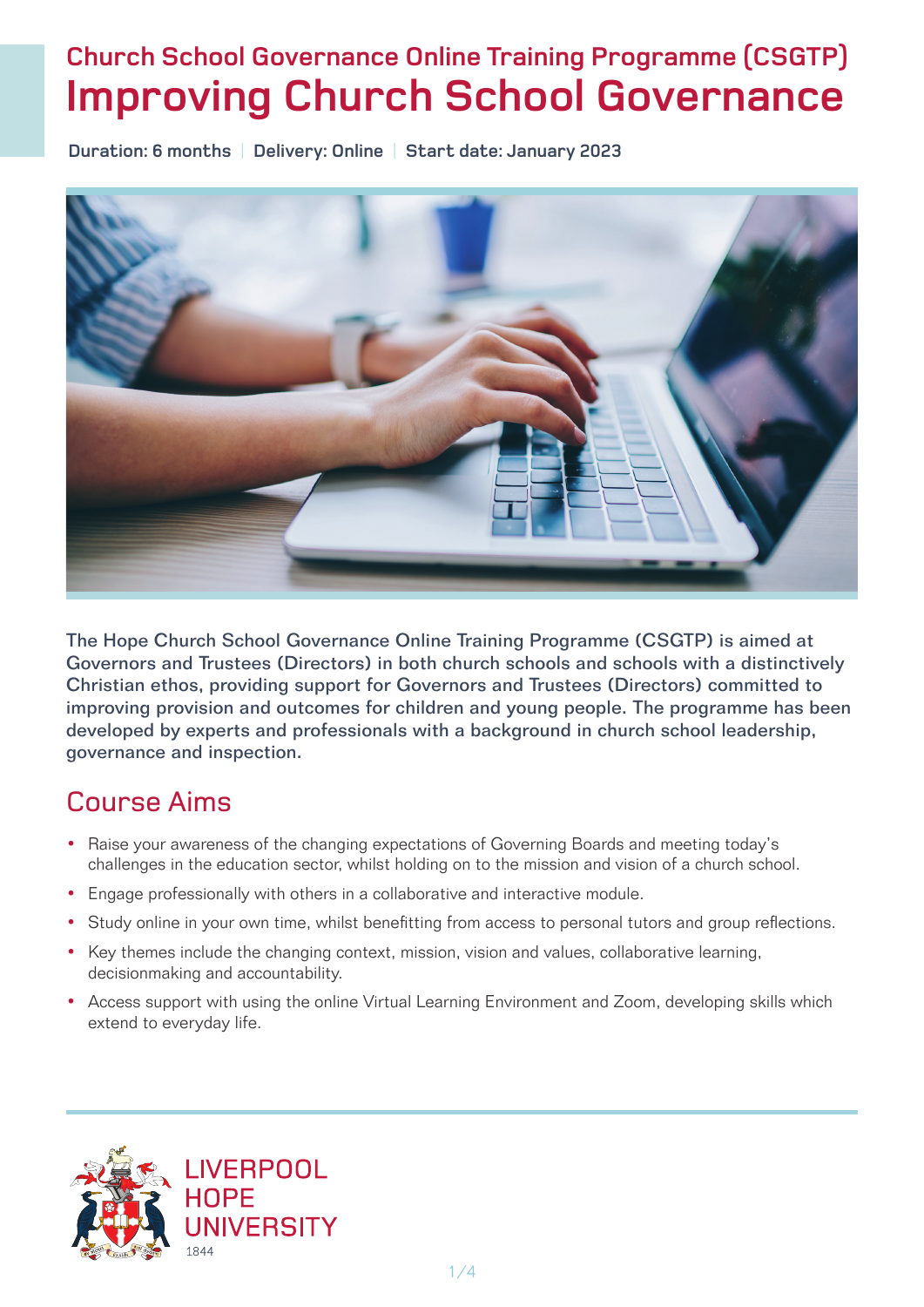# Participant Feedback

Quotes from previous participants include:

*"I have been a headteacher for many years and am now governor for a local primary school. This is the best educational course I have ever been on!"*

*"Understanding the unique Christian ethos of church schools has given me a different perspective on the governor role and how putting Christ at the centre of the school and teachings also applies to the governing board too."*

*"I loved the interaction on the discussion forums with other candidates and my tutor. It was very useful to hear different perspectives from other faiths and schools on the material that I may not have picked up on or made me understand some aspects more fully by their comments and experiences."* 

*"It has enabled me to understand my role better and given me the confidence to be more of a 'critical friend' to the HT and to ask appropriate questions."*

*"The programme has given me the opportunity to reflect on my present practice and make an action plan for improvement. It has also reminded me of the vocational nature of being a governor in a Church school."*

*"It has been the best online programme I have ever taken part in."*

# Module Overview

This course aims to:

- Support the development of governors own understanding of the distinctive purpose of Christian education; equipping them to support and hold accountable senior leaders in the development of whole school mission and ethos.
- Develop the knowledge and understanding of how a school operates, their legal obligations and the way in which these should be delegated, all within the mission, values and vision of a faith based school.
- Provide an opportunity for those involved in governance in faith based schools to explore aspects of their personal development alongside their professional development.
- Develop knowledge and understanding of collaborative governance.
- Develop a Christian understanding of wisdom and discernment.
- Develop a Christian understanding of accountability in Church School governance.
- Support governors in the appropriate use of data to evaluate spiritual, moral, social and cultural development (SMSC), prepare for new inspection frameworks (e.g. the statutory inspection of Anglican and Methodist Schools, SIAMS) and Ofsted.
- Promote the concept of succession planning and the recruitment of new governors, with a particular focus on the impact Christians can make in this role.

# **Delivery**

The course is delivered via 6 online topics, each taken over a 3 week period and allows for school holidays. Each topic contains reading materials, videos, workbooks and interactive discussion forums as well as opportunities for a session on Zoom for the whole cohort during for each topic. A Tutor provides personal support throughout the course. There is plenty of help available for accessing and navigating the online Virtual Learning Environment and Zoom meetings. A networking event is also arranged for past and present students.

# Assessment

It is expected that you will undertake a minimum of 2 hours per module, contribute to discussion forums and participate in Zoom meetings to complete the course. You will also submit a 500 word Learning Summary to receive your Certificate of Completion.

# Dates and Duration

Starts January 2023 and takes 6 months to complete.

# Entry requirements

Primarily designed for experienced, new and aspiring governors and trustees (directors) working within church schools. Governors of faith working within non-church schools may find the programme personally enriching.

# Cost

Full Fee: £350

### Subsidised Fee\*: £50

*\*For 2023 only, Liverpool Hope University is able to subsidise up to 35 places on this course, meaning that the first 35 applicants will pay just £50. Subsidised places are available on a first come first served basis.*

# How to apply

### To apply or for more information please contact:

Tel: 0151 291 3834/3061 Email: pld@hope.ac.uk www.hope.ac.uk/pld/educationpld

The PLD Team Liverpool Hope University Hope Park Liverpool L16 9JD.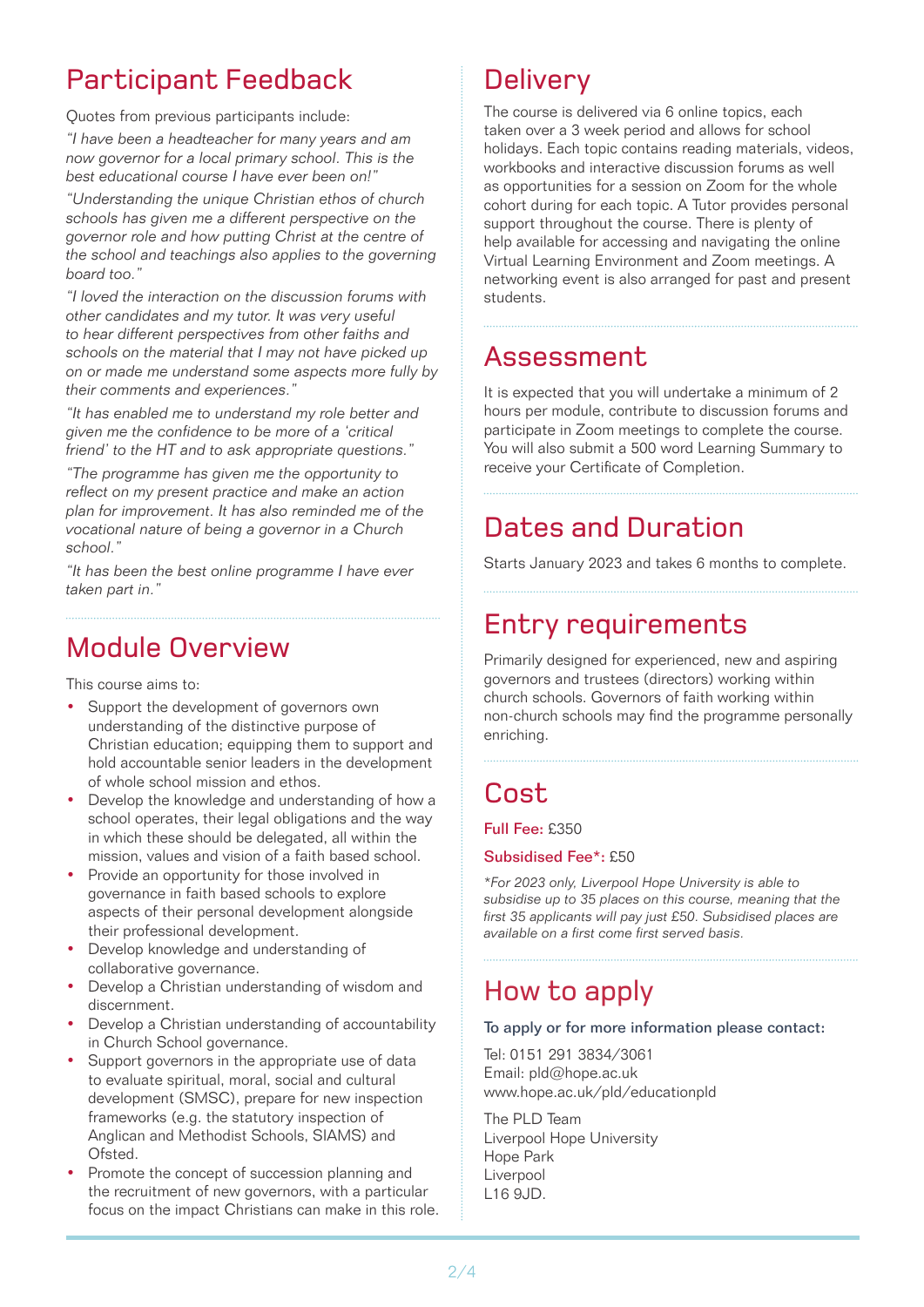# Case Studies

### CASE STUDY 1

### Christina Mabin – Education Adviser, Exeter Diocese.

*Did you have any reservations about taking this course and were these overcome?*

I was concerned about the course being fully online but the regular zoom meetings, discussion forums and ease of accessing all the recourses made the course much more accessible and enjoyable than I had anticipated.

*To what extent do you feel your knowledge of Church School Governance has been enhanced?* 

My knowledge has been greatly enhanced by listening to others, sharing experiences and the very interesting discussions. The resources provided were also extremely helpful and the tutors very supportive.

*What did you personally enjoy the most about this course?* 

I enjoyed everything about the course.

*In what ways will your school/Diocese benefit from you having taken this course?*

I have a much wider understanding of different practices and a greater understanding of why I am a governor. I will use the experience to both help my work and my role as a governor.

*What are the next steps for you/your school/Diocese - do you intend to take further training or implement any new plans at your school/Diocese?* 

I am always seeking new ways for improvement in my own practice and within my role and this course has definitely helped. The resources are very useful and have given me new ways to approach improvement, especially in my own training. Attending training is so important for improvement and I will seek further opportunities.

### CASE STUDY 2

### M Hartnett - Chair at St John Bosco Catholic Primary School.

*Did you have any reservations about taking this course and were these overcome?*

I had a couple of reservations including:

- i. the course being delivered remotely via zoom and
- ii. the amount of course content and study required to pass the course. The zoom sessions were managed effectively and professionally, and plenty of time was given to read and review the supporting documentation. I did spend a lot more time on reading than the minimum recommendation.

#### *To what extent do you feel your knowledge of Church School Governance has been enhanced?*

My knowledge has significantly increased as the course covered a wide breadth of information. This was supported by detailed case studies and opportunities to collaborate with my tutor group via on line comments plus zoom. It has provided an excellent baseline for understanding why church school governance has common themes with all schools but is also unique due to the church influence in cannon laws curriculum and funding.

#### *What did you personally enjoy the most about this course?*

Each part of the course was enjoyable but I particularly enjoyed the 'Who are you called to be element' which explored motives for bring a governor and how it can be seen as a 'calling'. The course took me on a journey of continuous learning and self-reflection. I had opportunities to learn about new topics and aspects of governance that I may not have otherwise had exposure to. Each topic provided the chance to explore something new and see different perspectives of governance which on reflection has developed a new and refreshed flexibility in my thinking.

### *In what ways will your school/Diocese benefit from you having taken this course?*

My depth of knowledge and confidence has improved and I am more aware as a governor to understand and discuss the changing landscape of school governance, particularly in a church school.

*What are the next steps for you/your school/Diocese - do you intend to take further training or implement any new plans at your school/Diocese?*

I intend to continue with my role as chair and build up more experience in a leadership and mentoring role.